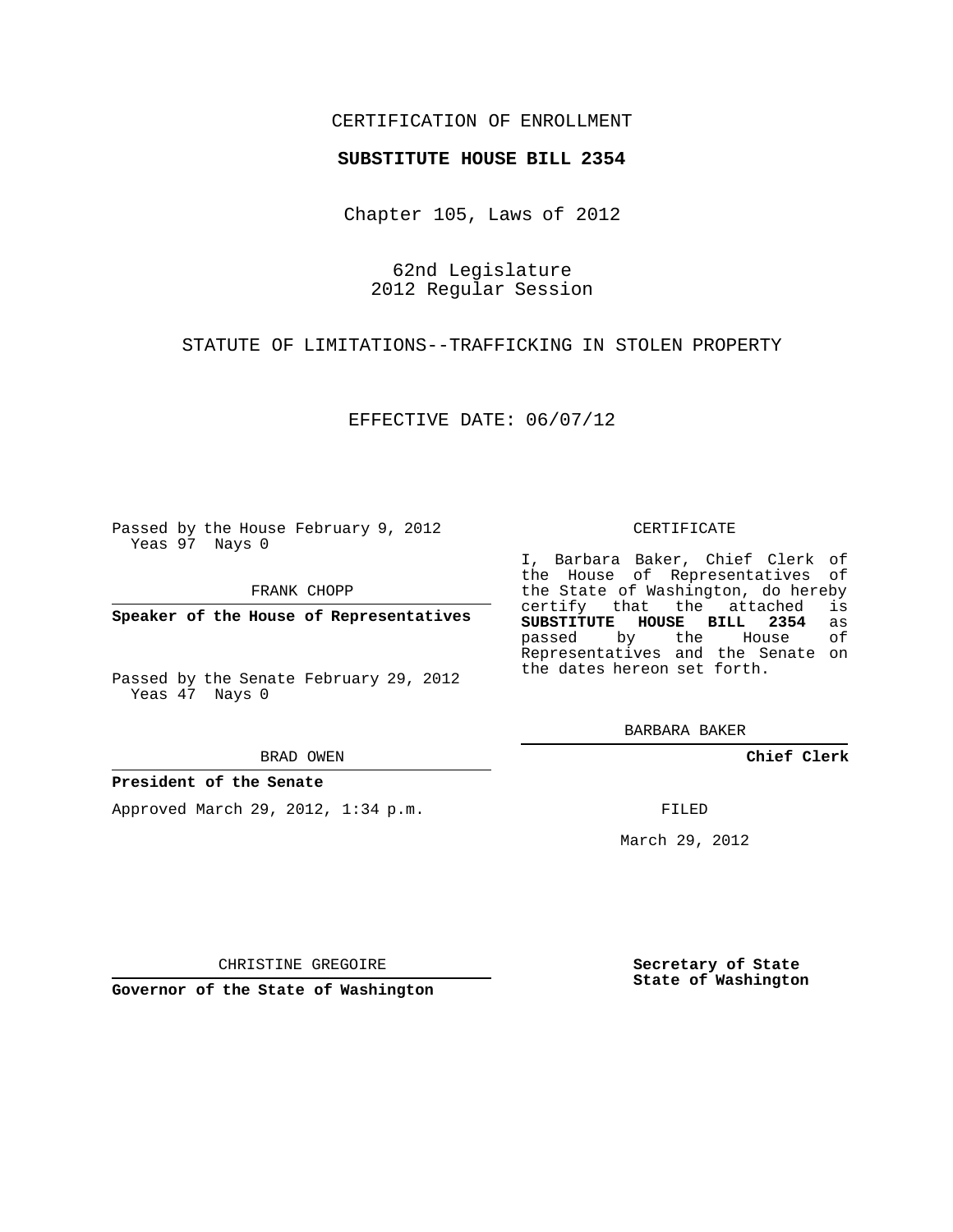# **SUBSTITUTE HOUSE BILL 2354** \_\_\_\_\_\_\_\_\_\_\_\_\_\_\_\_\_\_\_\_\_\_\_\_\_\_\_\_\_\_\_\_\_\_\_\_\_\_\_\_\_\_\_\_\_

\_\_\_\_\_\_\_\_\_\_\_\_\_\_\_\_\_\_\_\_\_\_\_\_\_\_\_\_\_\_\_\_\_\_\_\_\_\_\_\_\_\_\_\_\_

Passed Legislature - 2012 Regular Session

## **State of Washington 62nd Legislature 2012 Regular Session**

By House Public Safety & Emergency Preparedness (originally sponsored<br>by Representatives Orwall, Asay, Hurst, Uptheqrove, Armstrong, by Representatives Orwall, Asay, Hurst, Upthegrove, Armstrong, Ladenburg, and Kenney)

READ FIRST TIME 01/31/12.

 1 AN ACT Relating to adding trafficking in stolen property in the 2 first and second degrees to the six-year statute of limitations 3 provisions; and reenacting and amending RCW 9A.04.080.

4 BE IT ENACTED BY THE LEGISLATURE OF THE STATE OF WASHINGTON:

 5 **Sec. 1.** RCW 9A.04.080 and 2009 c 61 s 1 and 2009 c 53 s 1 are each 6 reenacted and amended to read as follows:

 7 (1) Prosecutions for criminal offenses shall not be commenced after 8 the periods prescribed in this section.

 9 (a) The following offenses may be prosecuted at any time after 10 their commission:

- 11 (i) Murder;
- 12 (ii) Homicide by abuse;
- 13 (iii) Arson if a death results;
- 14 (iv) Vehicular homicide;

15 (v) Vehicular assault if a death results;

16 (vi) Hit-and-run injury-accident if a death results (RCW  $17 \quad 46.52.020(4)$ .

18 (b) The following offenses shall not be prosecuted more than ten 19 years after their commission: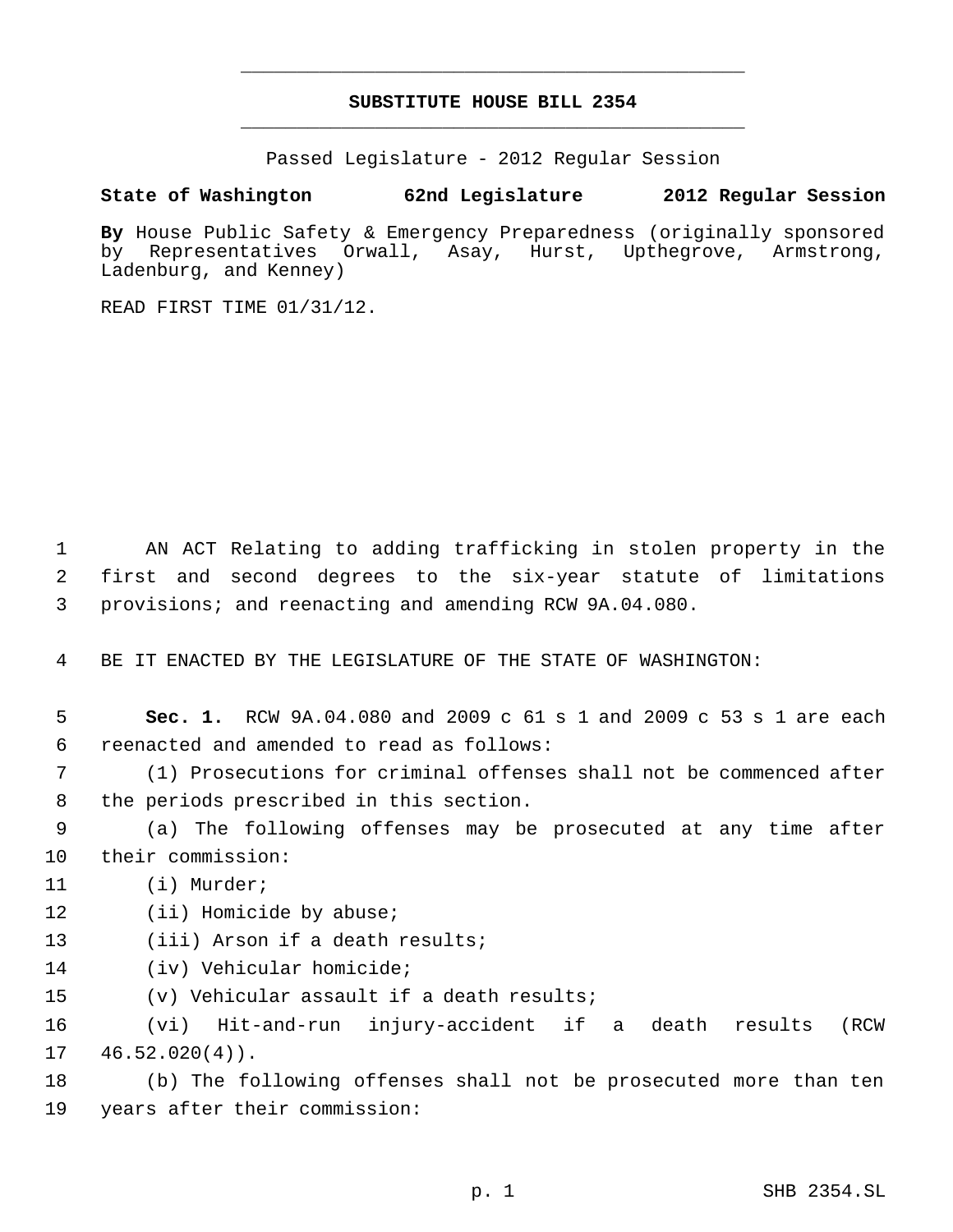(i) Any felony committed by a public officer if the commission is in connection with the duties of his or her office or constitutes a breach of his or her public duty or a violation of the oath of office;

(ii) Arson if no death results; or

 (iii)(A) Violations of RCW 9A.44.040 or 9A.44.050 if the rape is reported to a law enforcement agency within one year of its commission; except that if the victim is under fourteen years of age when the rape is committed and the rape is reported to a law enforcement agency within one year of its commission, the violation may be prosecuted up to the victim's twenty-eighth birthday.

 (B) If a violation of RCW 9A.44.040 or 9A.44.050 is not reported within one year, the rape may not be prosecuted: (I) More than three years after its commission if the violation was committed against a victim fourteen years of age or older; or (II) more than three years after the victim's eighteenth birthday or more than seven years after the rape's commission, whichever is later, if the violation was committed against a victim under fourteen years of age.

 (c) Violations of the following statutes may be prosecuted up to the victim's twenty-eighth birthday: RCW 9A.44.073, 9A.44.076, 9A.44.083, 9A.44.086, 9A.44.070, 9A.44.080, 9A.44.100(1)(b), 9A.44.079, 9A.44.089, or 9A.64.020.

 (d) The following offenses shall not be prosecuted more than six years after their commission or their discovery, whichever occurs later:

(i) Violations of RCW 9A.82.060 or 9A.82.080;

(ii) Any felony violation of chapter 9A.83 RCW;

27 (iii) Any felony violation of chapter 9.35 RCW;  $((\theta \hat{r}))$ 

 (iv) Theft in the first or second degree under chapter 9A.56 RCW 29 when accomplished by color or aid of deception; or

 (v) Trafficking in stolen property in the first or second degree under chapter 9A.82 RCW in which the stolen property is a motor vehicle or major component part of a motor vehicle as defined in RCW 46.80.010.

 (e) The following offenses shall not be prosecuted more than five years after their commission: Any class C felony under chapter 74.09, 82.36, or 82.38 RCW.

 (f) Bigamy shall not be prosecuted more than three years after the time specified in RCW 9A.64.010.